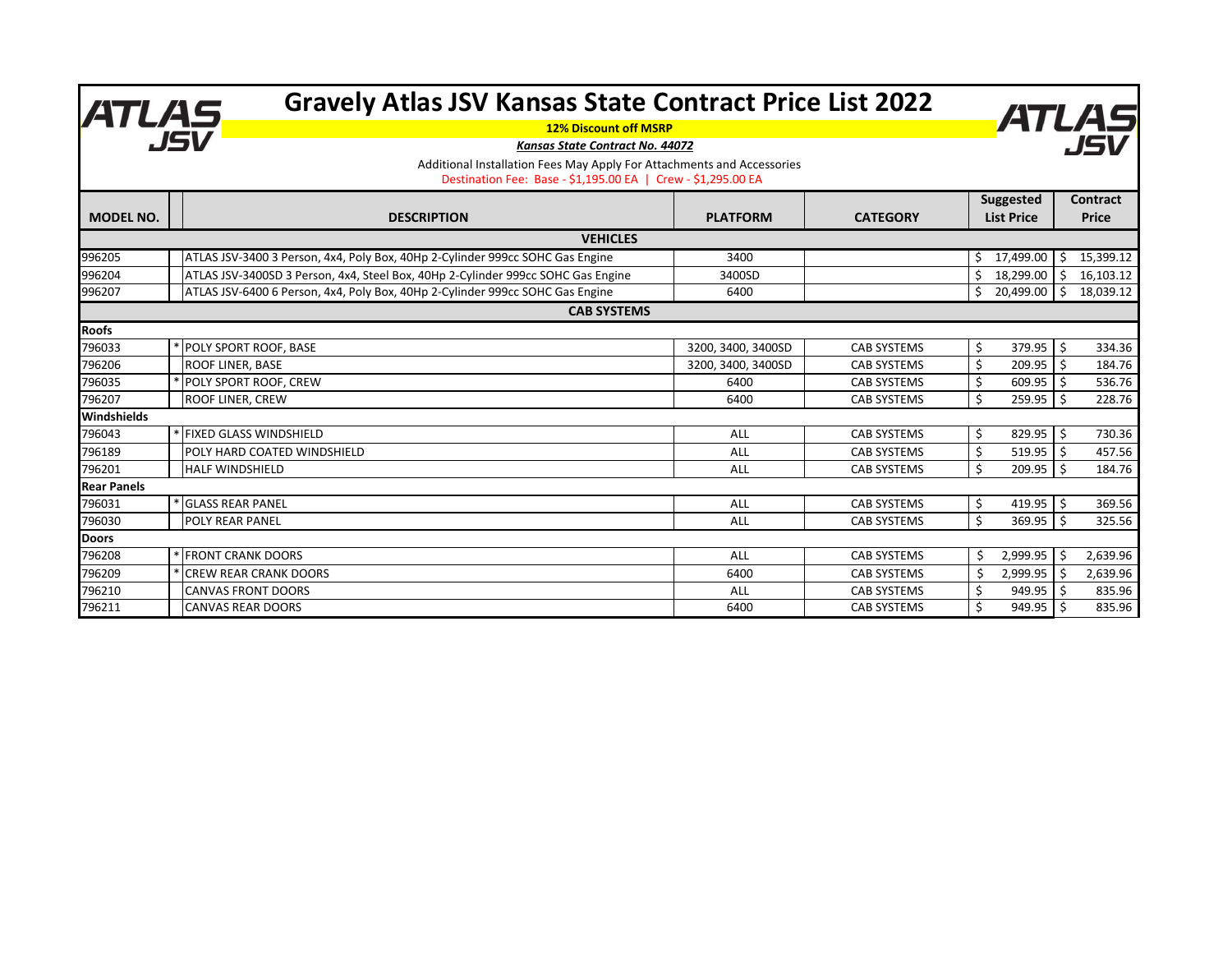|                                                                        | <b>Gravely Atlas JSV Kansas State Contract Price List 2022</b><br>ATLAS, |                    |                    |    |                              |                |          |
|------------------------------------------------------------------------|--------------------------------------------------------------------------|--------------------|--------------------|----|------------------------------|----------------|----------|
|                                                                        | <b>12% Discount off MSRP</b>                                             |                    |                    |    |                              |                | ATLAS    |
|                                                                        | Kansas State Contract No. 44072                                          |                    |                    |    |                              |                |          |
| Additional Installation Fees May Apply For Attachments and Accessories |                                                                          |                    |                    |    |                              |                |          |
|                                                                        | Destination Fee: Base - \$1,195.00 EA   Crew - \$1,295.00 EA             |                    |                    |    |                              |                |          |
|                                                                        |                                                                          |                    |                    |    | Suggested<br><b>Contract</b> |                |          |
| <b>MODEL NO.</b>                                                       | <b>DESCRIPTION</b>                                                       | <b>PLATFORM</b>    | <b>CATEGORY</b>    |    | <b>List Price</b>            | <b>Price</b>   |          |
|                                                                        | <b>ATTACHMENTS</b>                                                       |                    |                    |    |                              |                |          |
| <b>MX-18 Box Rack</b>                                                  |                                                                          |                    |                    |    |                              |                |          |
| 796080                                                                 | <b>FULL RACK STRUCTURE</b>                                               | 3400SD             | <b>ATTACHMENTS</b> | \$ | 599.95                       | l s            | 527.96   |
| 796081                                                                 | <b>EXTENDER BASKET (REQUIRES 796080)</b>                                 | 3400SD             | <b>ATTACHMENTS</b> | \$ | 199.95                       | l s            | 175.96   |
| 796082                                                                 | HALF CLIP BASKET (REQUIRES 796080)                                       | 3400SD             | <b>ATTACHMENTS</b> | \$ | 149.95                       | S.             | 131.96   |
| 796083                                                                 | FULL CLIP BASKET (REQUIRES 796080)                                       | 3400SD             | <b>ATTACHMENTS</b> | Ś. | 169.95                       | I \$           | 149.56   |
| 796084                                                                 | LONG HANDLE TOOL CARRIER (REQUIRES 796080)                               | 3400SD             | <b>ATTACHMENTS</b> | \$ | 99.95                        | l s            | 87.96    |
| 796085                                                                 | STRING TRIMMER CARRIER (REQUIRES 796080)                                 | 3400SD             | <b>ATTACHMENTS</b> | \$ | 89.95                        | - Ś            | 79.16    |
| 796086                                                                 | <b>BACKPACK RACK (REQUIRES 796080)</b>                                   | 3400SD             | <b>ATTACHMENTS</b> | Ś  | 79.95                        | -Ś             | 70.36    |
| 796087                                                                 | COOLER/BUCKET CRUISER (REQUIRES 796080)                                  | 3400SD             | <b>ATTACHMENTS</b> | \$ | 59.95                        | S.             | 52.76    |
| <b>Snow Removal</b>                                                    |                                                                          |                    |                    |    |                              |                |          |
| 896001                                                                 | * GRAVELY 1/2 CU. SALT SPREADER                                          | 3400SD             | <b>ATTACHMENTS</b> | Ś  | 3,899.00                     | - Ś            | 3,431.12 |
| 796070                                                                 | * 72" STEEL BLADE (REQUIRES 796227, 796223, 796222, 796220, 796221)      | ALL                | <b>ATTACHMENTS</b> | Ś  | 469.95                       | $\ddot{\zeta}$ | 413.56   |
| 796219                                                                 | 72" POLY BLADE (REQUIRES 796227, 796223, 796222, 796220, 796221)         | ALL                | <b>ATTACHMENTS</b> | \$ | 619.95                       | I \$           | 545.56   |
| 796220                                                                 | <b>HYDRAULIC ANGLE SYSTEM</b>                                            | ALL                | <b>ATTACHMENTS</b> | Ś  | 549.95                       | l \$           | 483.96   |
| 796221                                                                 | <b>PRO CONTROL HANDLE</b>                                                | ALL                | <b>ATTACHMENTS</b> | Ś. | 209.95                       | Ŝ.             | 184.76   |
| 796222                                                                 | <b>HYDRAULIC LIFT SYSTEM</b>                                             | ALL                | <b>ATTACHMENTS</b> | Ś. | 469.95                       | Ŝ.             | 413.56   |
| 796223                                                                 | <b>PLOW MOUNT PLATE</b>                                                  | ALL                | <b>ATTACHMENTS</b> | Ś  | 159.95                       | - Ś            | 140.76   |
| 796227                                                                 | <b>PLOW FRAME</b>                                                        | ALL                | <b>ATTACHMENTS</b> | Ś  | 1,089.95                     | Ŝ.             | 959.16   |
| 796224                                                                 | <b>PLOW MARKER</b>                                                       | ALL                | <b>ATTACHMENTS</b> | Ś  | 30.95                        | -Ś             | 27.24    |
| <b>Bed Attachments</b>                                                 |                                                                          |                    |                    |    |                              |                |          |
| 796187                                                                 | * HEADACHE RACK STEEL BOX                                                | 3400SD             | <b>ATTACHMENTS</b> | Ŝ. | 399.95                       | ۱\$            | 351.96   |
| 796230                                                                 | <b>HEADACHE RACK POLY BOX</b>                                            | 3200, 3400, 6400   | <b>ATTACHMENTS</b> | Ś  | 369.95                       | -Ś             | 325.56   |
| 796048                                                                 | <b>DUAL GUN MOUNT</b>                                                    | 3200, 3400, 6400   | <b>ATTACHMENTS</b> | Ś. | 299.95                       | Ŝ.             | 263.96   |
| 796231                                                                 | <b>CHAINSAW PRESS POLY BOX</b>                                           | 3200, 3400, 6400   | <b>ATTACHMENTS</b> | Ś  | 134.95                       | Ŝ.             | 118.76   |
| 796065                                                                 | <b>BED LINER MAT</b>                                                     | 3400SD             | <b>ATTACHMENTS</b> | Ś  | 119.95                       | l \$           | 105.56   |
| 796229                                                                 | <b>IELECTRIC CARGO BOX LIFT</b>                                          | 3200               | <b>ATTACHMENTS</b> | Ś  | 799.95                       | S.             | 703.96   |
| <b>Other Attachments</b>                                               |                                                                          |                    |                    |    |                              |                |          |
| 796217                                                                 | NERF BARS, BASE                                                          | 3200, 3400, 3400SD | <b>ATTACHMENTS</b> | Ŝ. | 249.95                       | ۱Ś.            | 219.96   |
| 796218                                                                 | <b>NERF BARS CREW</b>                                                    | 6400               | <b>ATTACHMENTS</b> | Ś. | 399.95                       | ا \$           | 351.96   |